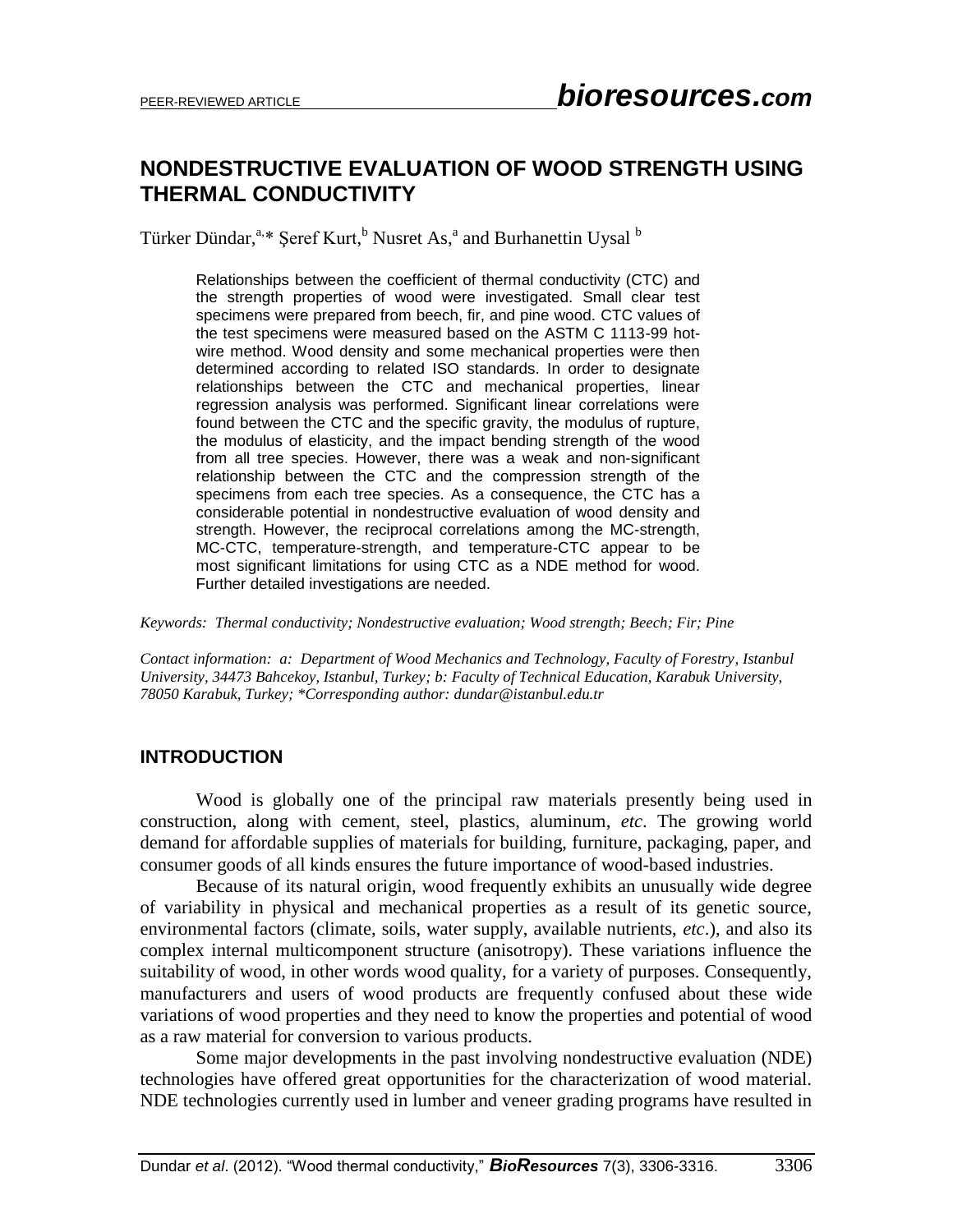engineered materials with consistent and well-defined performance characteristics. Through the development and use of NDE technologies, advances have been made in the grading of a variety of wood-based materials, and products used both structural and nonstructural applications. These technologies are an integral part of scanning systems used in the forest products industry to identify and locate defects in wood-based materials. Advances have also been made in the development of NDE technologies for use in the inspection of wood members in structures. In recent years, there has been an increased emphasis to develop NDE techniques for assessing the potential structural quality of green materials (Pellerin and Ross 2002).

The methods employed to evaluate the quality of wood material are based on the assumption that some simple physical properties can be used to give a reasonably good indication of the characteristics that determine such quality (Bucur 2006). Most common NDE techniques utilize acoustic properties (propagation of stress wave or ultrasonic wave) and electrical properties (electrical resistance and dielectric properties) of wood for evaluation of its properties.

In recent years, although the thermal imaging method based on the thermal properties of medium has been used for defect detection in wood, there has been no study concerning the relationship between thermal properties and static elasticity and strength properties of wood. Hence, the basic idea of this study is that the thermal properties of wood can be used to evaluate its mechanical properties, especially thermal conductivity.

#### **Background**

Thermal conductivity can be expressed in terms of a coefficient of thermal conductivity (*k*). According to Fourier's law, in steady state condition, this is the measure of the rate of heat flow through one unit thickness of a material subjected to a temperature gradient, *i.e.*, *k* is measured in  $W \cdot m^{-1} \cdot K^{-1}$  (Kollmann and Cote 1968; Lienhard IV and Lienhard V 2011). When heat is applied to a body, the vibratory energy of its molecules in that vicinity is increased. These molecules collide with neighboring molecules and, in so doing, transmit to them a part of their newly acquired energy. These neighboring molecules then in turn transmit a part of their newly acquired energy to still other molecules farther from the center of the disturbance (Brown *et al.* 1952).

Due to the connections between atoms, the displacement of one or more atoms from their equilibrium positions will give rise to a set of vibration waves propagating through the lattice, and heat transfer in a dielectric solid occurs through elastic vibrations of the lattice. The solid may be a crystal or it may be amorphous, but each atom has a fixed equilibrium position, and the thermal vibrations can thus be resolved into normal modes. For a perfect crystal, these normal modes are plane travelling waves. Departures from the perfect lattice result in interactions, which are responsible for the statistical equilibrium between the normal modes. The thermal conductivity at liquid helium temperatures is due solely to phonons of the longitudinal mode of vibration (Debye 1912; Pomeranchuk 1941; Klemens 1951; Stephens 1973; Pohl *et al*. 1999).

Jayne (1959) proposed in his well-known hypothesis for NDE of wood-based materials that energy storage and dissipation properties of wood-based materials are controlled by the same mechanisms that determine static behavior of such materials.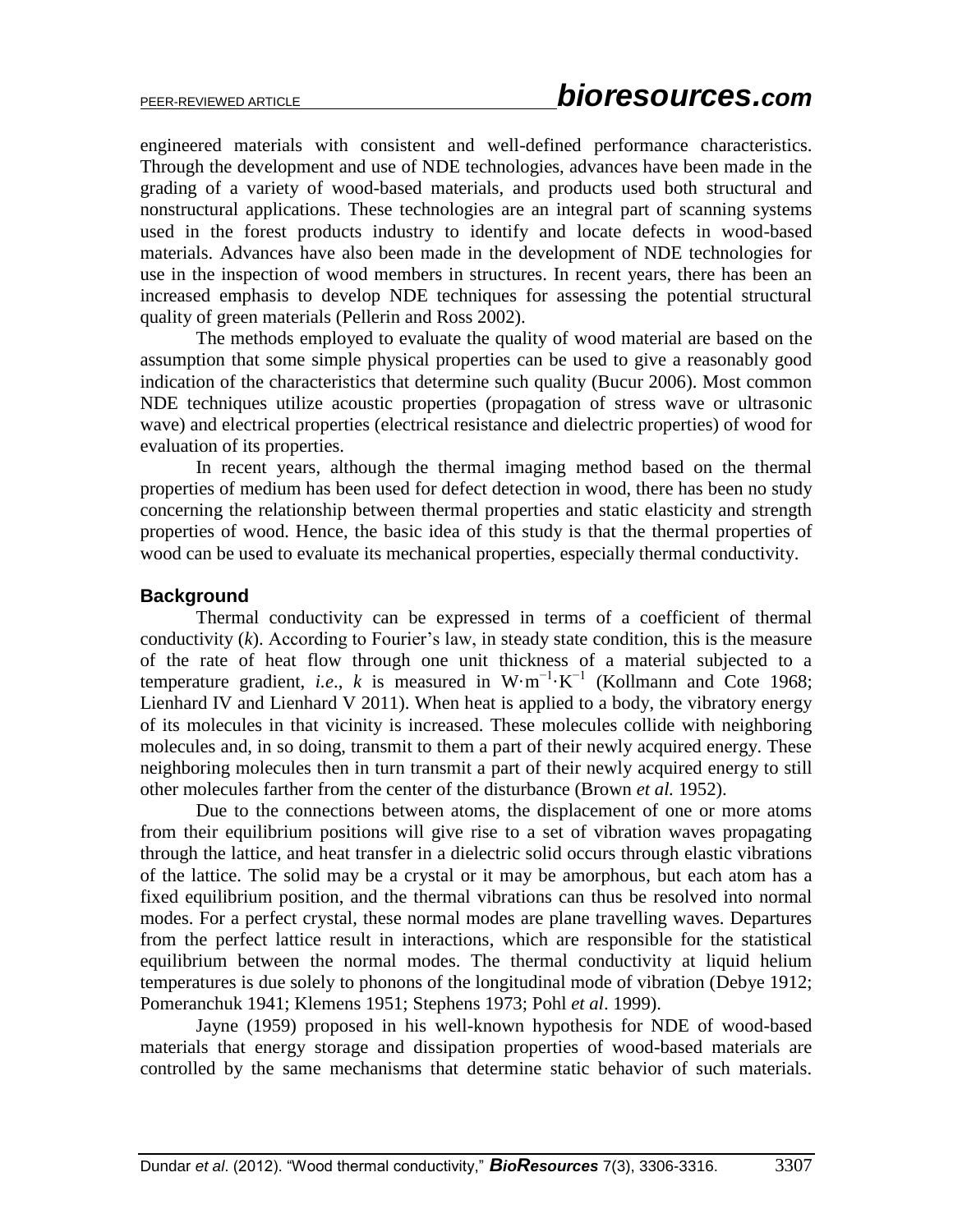Thus, useful mathematical relationships might be achieved between thermal conductivity and static elasticity and strength behavior through statistical regression analysis.

## **EXPERIMENTAL**

#### **Wood Materials**

Oriental beech (*Fagus orientalis*), fir (*Abies nordmanniana*), and black pine (*Pinus nigra*) timbers were chosen randomly from timber suppliers of Ankara, Turkey. Twenty clear (free from defects) timber pieces with a dimension of  $20 \times 50 \times 360$  mm<sup>3</sup> were cut from timbers of each tree species. A total of 60 timber pieces (3 tree species  $\times$  20 pieces) were conditioned at  $20\pm2\degree C$  and  $65\pm3\%$  relative humidity until they reached their constant weights in an air-conditioned room.

### **Thermal Conductivity Measurements**

A quick thermal conductivity meter, based on the ASTM C 1113-99 hot-wire method, was used. In order to determine the coefficients of thermal conductivity (CTC) of wood, the hot wire of the device was placed on the radial plane of timber pieces in the parallel direction to the wood fibers, as shown in Fig. 1. The measurements were taken from three different points on each timber piece. The QTM 500 device, which is a product of Kyoto Electronics Manufacturing in Japan, was used to measure the CTC. The measurement range is 0.0116 to 6 W/m K. Measurement precision is F5% of reading value per reference plate. Reproducibility is F3% of reading value per reference plate. The measurement temperature is 100 to 1000°C (external bath or electric furnace for temperature other than the room). Measuring time is a standard 100 to 120 s (Sengupta *et al*. 1992).



**Fig. 1.** Test setup of thermal conductivity measurements

#### **Determination of Density and Mechanical Properties of Wood**

Following the thermal conductivity measurements, the density of the samples was determined according to ISO 3131 (1975). The bending strength, the moduli of elasticity in bending, the impact bending, and the compression strength tests were tested according to ISO 3133 (1975), ISO 3349 (1975), ISO 3348 (1975), and ISO 3787 (1976),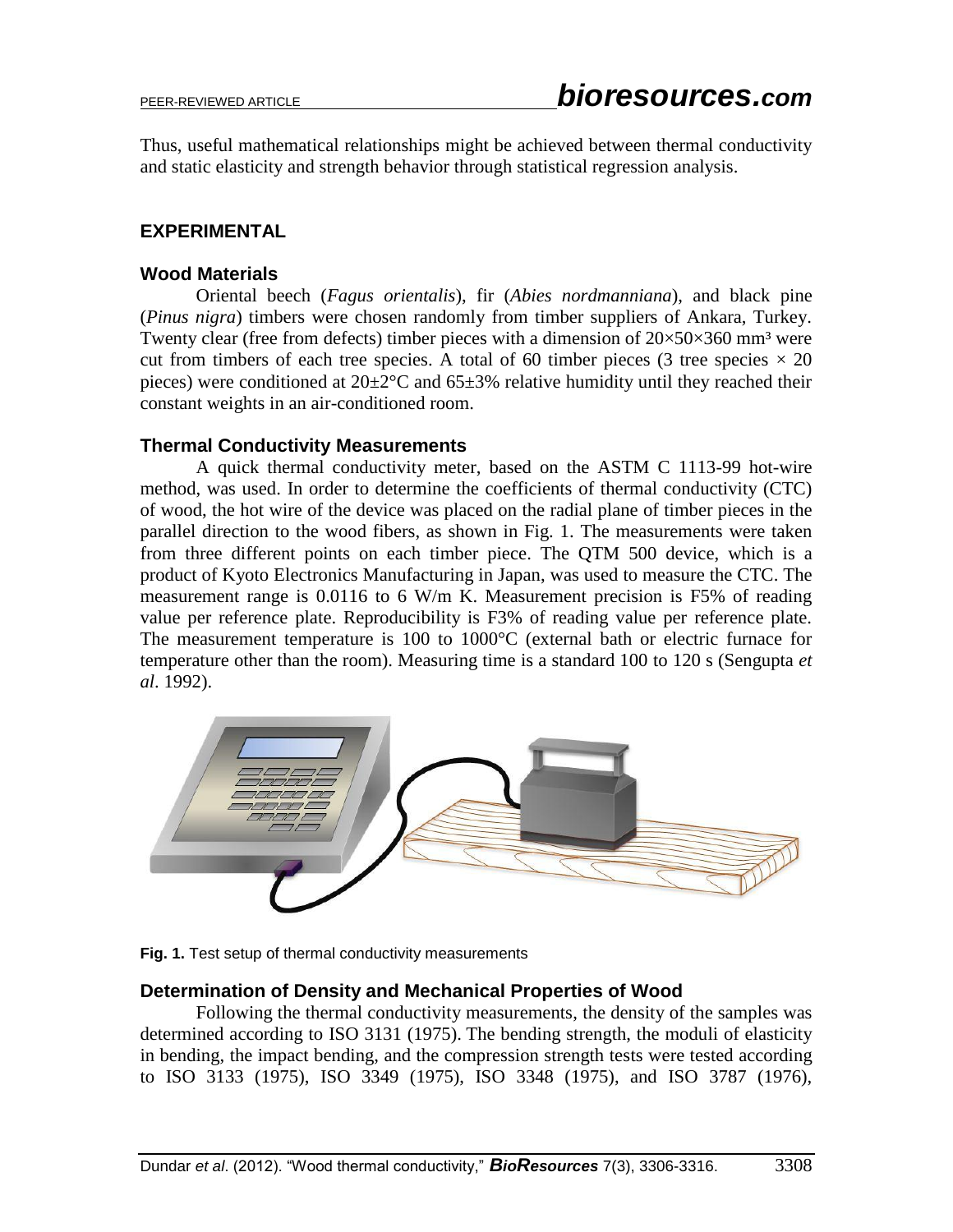respectively. One sample for each property was cut from each timber piece. A total of 60 samples, 20 from each tree species, were tested for each property.

#### **Data Analyses**

Single variable statistic regression analysis was used to determine the relationships between the CTC and the mechanical properties of wood. The relationships between the density and the mechanical properties also were analyzed.

### **RESULTS AND DISCUSSION**

The results of thermal conductivity measurements, specific gravity, and static strength of samples are listed in Table 1. The CTC and the density were compared directly with the corresponding mechanical strengths. Table 2 shows the results of single variable regression analysis. Multi-variable regression analysis could not be performed because of the strong correlation between the CTC and the density.

| Properties                                                | <b>Beech</b>     | Fir        | <b>Scots Pine</b> |  |  |  |  |
|-----------------------------------------------------------|------------------|------------|-------------------|--|--|--|--|
| <b>Number of Samples</b>                                  | 20               | 20         | 20                |  |  |  |  |
| Coef. of Thermal Conductivity<br>(W/(mK))                 | $0.165(3.3)^{*}$ | 0.111(2.8) | 0.132(2.0)        |  |  |  |  |
| <b>Specific Gravity</b>                                   | 0.648(3.2)       | 0.388(4.5) | 0.505(2.6)        |  |  |  |  |
| <b>Modulus of Rupture</b><br>(MPa)                        | 132.0(2.0)       | 59.0 (3.4) | 72.2(2.0)         |  |  |  |  |
| <b>Modulus of Elasticity</b><br>(GPa)                     | 12.4(5.4)        | 7.4(13.3)  | 10.4(4.2)         |  |  |  |  |
| <b>Impact Bending Strength</b><br>(J/cm <sup>2</sup> )    | 8.2(5.7)         | 3.4(12.2)  | 4.0(7.4)          |  |  |  |  |
| <b>Compression Strength</b><br>(MPa)                      | 21.3(8.5)        | 12.8(7.3)  | 16.9(6.1)         |  |  |  |  |
| *Numbers in parenthesis are coefficient of variation (%). |                  |            |                   |  |  |  |  |

**Table 1.** Results of the Thermal Conductivity Measurements, Specific Gravity, and Static Strength of Samples

The relationships between the CTC and the strength properties were found to be similar to the density-strength relationships. This was expected, due to a very strong correlation between the density and the CTC for all tree species (Table 2). Figure 2 shows the relationships between CTC and corresponding specific gravity and mechanical strengths of beech wood. A very strong linear correlation was observed between the CTC and specific gravity, with a coefficient of determination  $(R<sup>2</sup>)$  of 0.96 (Table 2). The linear correlation between the CTC and MOR was also very strong, with an  $\mathbb{R}^2$  of 0.95. However, the linear correlation between the CTC and MOE was less significant than MOR, with an R<sup>2</sup> of 0.48. A useful linear relationship was found between the CTC and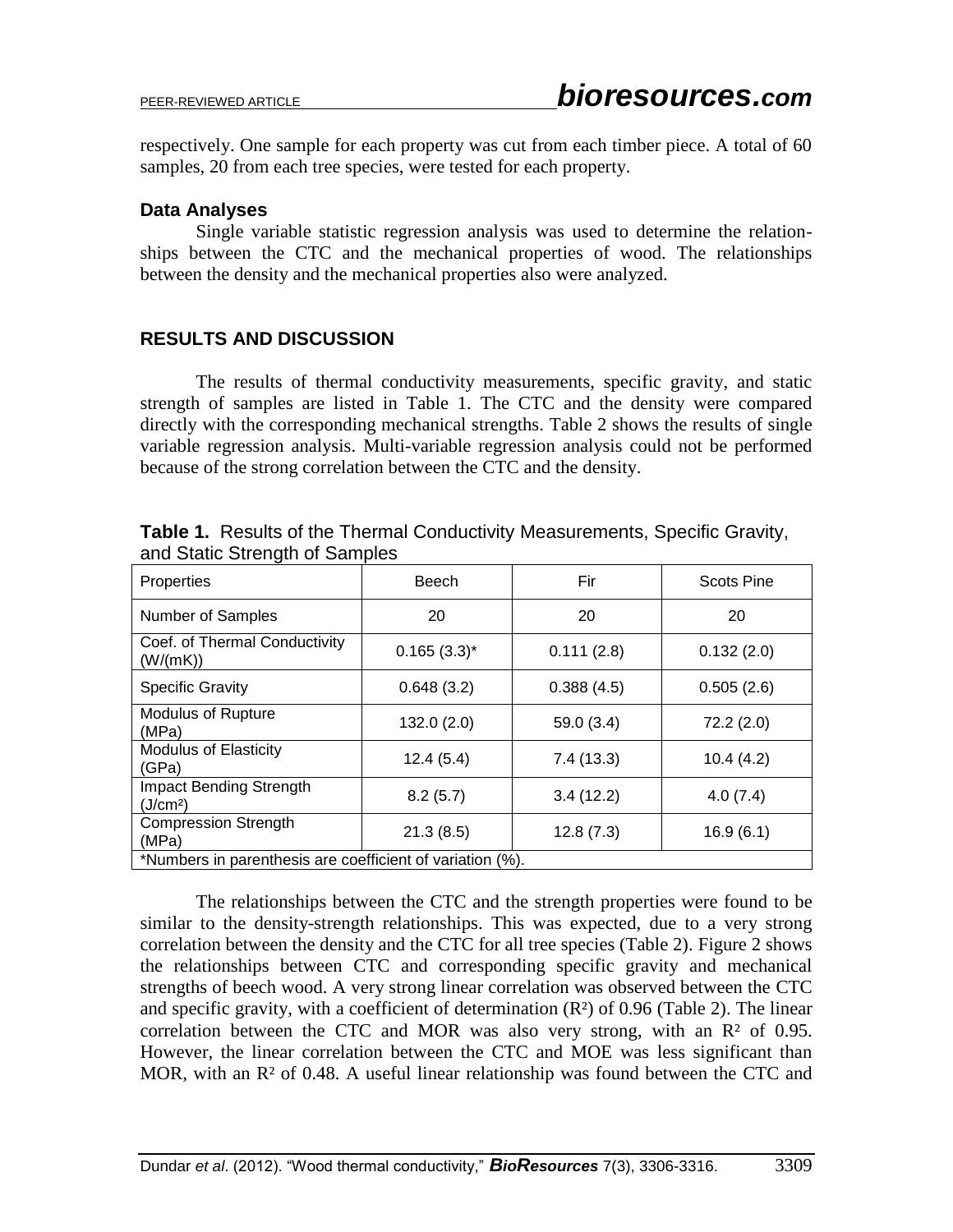impact bending strength, with an  $\mathbb{R}^2$  of 0.62. The compression strength of beech wood showed a relatively poor and nonsignificant correlation with the CTC ( $R^2 = 0.17$ ).

Figure 3 represents the relationships between CTC and specific gravity and mechanical strengths of fir wood. Quite good correlations were also determined between CTC and specific gravity and strength of fir wood. An exception was in the case of the compression strength of fir wood. The relationships between CTC and specific gravity  $(R<sup>2</sup> = 0.83)$  and MOR  $(R<sup>2</sup> = 0.91)$  were more significant than the others. Similarly to beech and fir wood, there were good relationships between CTC and specific gravity  $(R<sup>2</sup> = 0.93)$ , CTC and MOR  $(R<sup>2</sup> = 0.74)$ , TCC and MOE  $(R<sup>2</sup> = 0.62)$ , and CTC and impact bending strength  $(R^2 = 0.71)$  of Scots pine wood, as shown in Fig. 4. The compression strength of Scots pine displayed a weak correlation with CTC, with an  $R<sup>2</sup>$  of 0.13 (Fig. 4).

| Tree                                                                                                | Independent | Dependent  | a                        | b         | R    | R <sup>2</sup> | <b>SEE</b> | Sig.  |  |
|-----------------------------------------------------------------------------------------------------|-------------|------------|--------------------------|-----------|------|----------------|------------|-------|--|
| species                                                                                             | variables   | variables  |                          |           |      |                |            |       |  |
| Beech                                                                                               | <b>CTC</b>  | <b>MOE</b> | $-1.57$                  | 98.64     | 0.69 | 0.48           | 0.496      | 0.001 |  |
|                                                                                                     |             | <b>MOR</b> | 55.44                    | 539.67    | 0.98 | 0.95           | 0.573      | 0.001 |  |
|                                                                                                     |             | <b>CS</b>  | $\overline{\phantom{a}}$ | --        | 0.41 | 0.17           | 1.700      | 0.074 |  |
|                                                                                                     |             | <b>IBS</b> | $-2.86$                  | 77.92     | 0.77 | 0.62           | 0.295      | 0.001 |  |
|                                                                                                     |             | Density    | 0.03                     | 4.35      | 0.98 | 0.96           | 0.004      | 0.001 |  |
|                                                                                                     | Density     | <b>MOE</b> | $-2.53$                  | 23.08     | 0.72 | 0.52           | 0.478      | 0.001 |  |
|                                                                                                     |             | <b>MOR</b> | 52.56                    | 122.58    | 0.99 | 0.97           | 0.463      | 0.001 |  |
|                                                                                                     |             | <b>CS</b>  |                          |           | 0.36 | 0.13           | 1.738      | 0.121 |  |
|                                                                                                     |             | <b>IBS</b> | $-3.79$                  | 18.49     | 0.83 | 0.69           | 0.268      | 0.001 |  |
| Fir                                                                                                 |             | <b>MOE</b> | $-19.48$                 | 284.25    | 0.78 | 0.60           | 0.635      | 0.001 |  |
|                                                                                                     | <b>CTC</b>  | <b>MOR</b> | $-8.12$                  | 709.70    | 0.96 | 0.91           | 0.596      | 0.001 |  |
|                                                                                                     |             | <b>CS</b>  | $-2.02$                  | 157.22    | 0.45 | 0.20           | 0.863      | 0.037 |  |
|                                                                                                     |             | <b>IBS</b> | $-8.99$                  | 131.36    | 0.84 | 0.71           | 0.232      | 0.001 |  |
|                                                                                                     |             | Density    | $-0.18$                  | 5.99      | 0.91 | 0.83           | 0.007      | 0.001 |  |
|                                                                                                     | Density     | <b>MOE</b> | $-6.68$                  | 36.31     | 0.65 | 0.43           | 0.762      | 0.001 |  |
|                                                                                                     |             | <b>MOR</b> | 19.71                    | 101.27    | 0.90 | 0.81           | 0.895      | 0.001 |  |
|                                                                                                     |             | <b>CS</b>  | 44                       | Ξ.        | 0.39 | 0.16           | 0.887      | 0.070 |  |
|                                                                                                     |             | <b>IBS</b> | $-4.66$                  | 20.84     | 0.88 | 0.77           | 0.205      | 0.001 |  |
| <b>Scots Pine</b>                                                                                   | <b>CTC</b>  | <b>MOE</b> | $-7.13$                  | 154.33    | 0.79 | 0.62           | 0.276      | 0.001 |  |
|                                                                                                     |             | <b>MOR</b> | 9.77                     | 551.00    | 0.86 | 0.74           | 0.754      | 0.001 |  |
|                                                                                                     |             | <b>CS</b>  | $\overline{\phantom{a}}$ | $\ddotsc$ | 0.36 | 0.13           | 0.979      | 0.103 |  |
|                                                                                                     |             | <b>IBS</b> | $-8.54$                  | 110.28    | 0.84 | 0.70           | 0.163      | 0.001 |  |
|                                                                                                     |             | Density    | $-0.13$                  | 5.65      | 0.96 | 0.93           | 0.003      | 0.001 |  |
|                                                                                                     | Density     | <b>MOE</b> | $-0.73$                  | 21.94     | 0.66 | 0.43           | 0.338      | 0.001 |  |
|                                                                                                     |             | <b>MOR</b> | 27.91                    | 87.64     | 0.80 | 0.64           | 0.881      | 0.001 |  |
|                                                                                                     |             | <b>CS</b>  | --                       | --        | 0.32 | 0.10           | 0.994      | 0.153 |  |
|                                                                                                     |             | <b>IBS</b> | $-4.99$                  | 17.69     | 0.79 | 0.62           | 0.185      | 0.001 |  |
| R: Coef. of correlation; R <sup>2</sup> : Coef. of determination; SEE: Standard error of estimation |             |            |                          |           |      |                |            |       |  |

**Table 2.** Results of the Linear Regression Analysis ( $y = a + bx$ )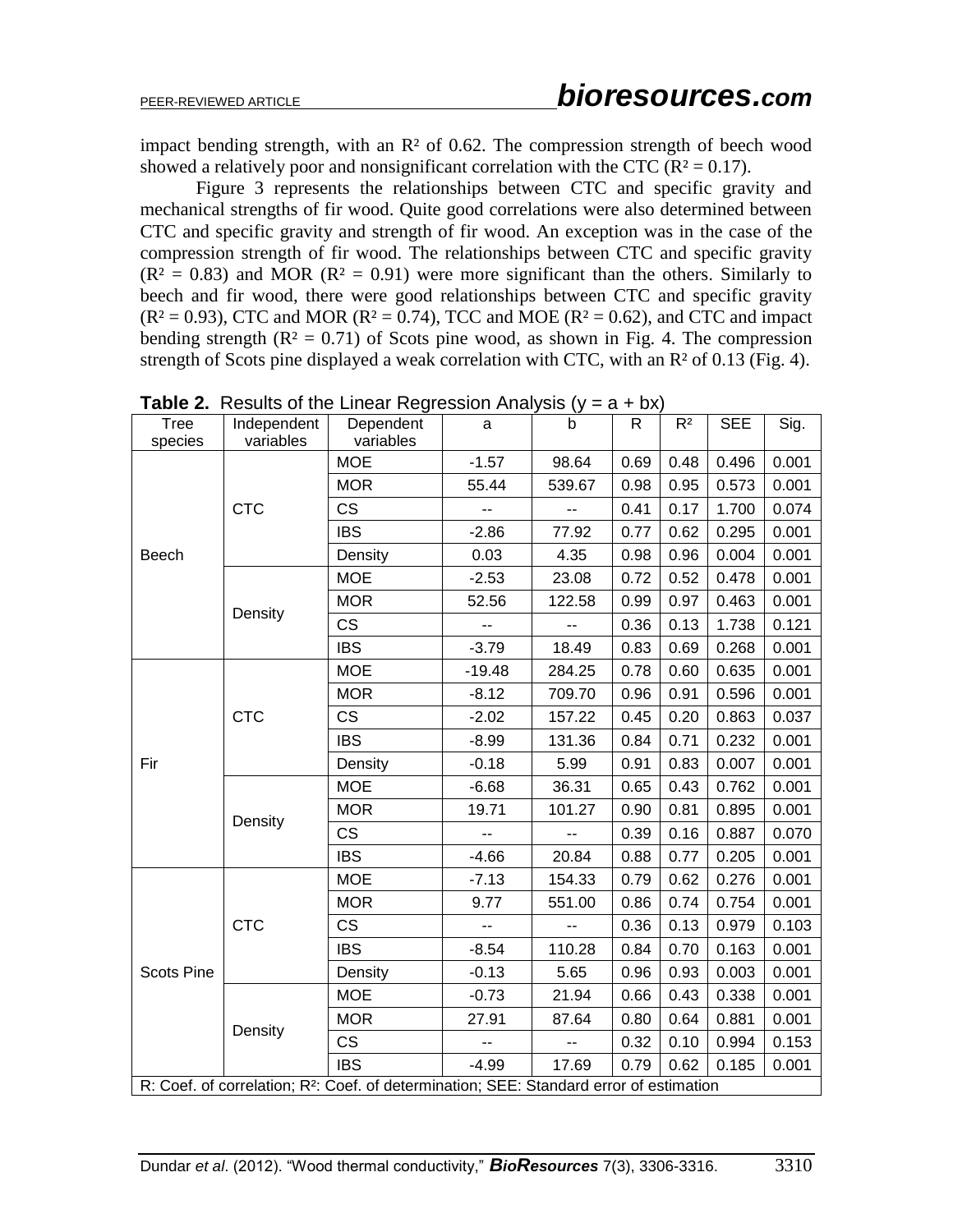# PEER-REVIEWED ARTICLE *bioresources.com*



**Fig. 2.** Relationship between the thermal conductivity coefficient and the mechanical properties of beech wood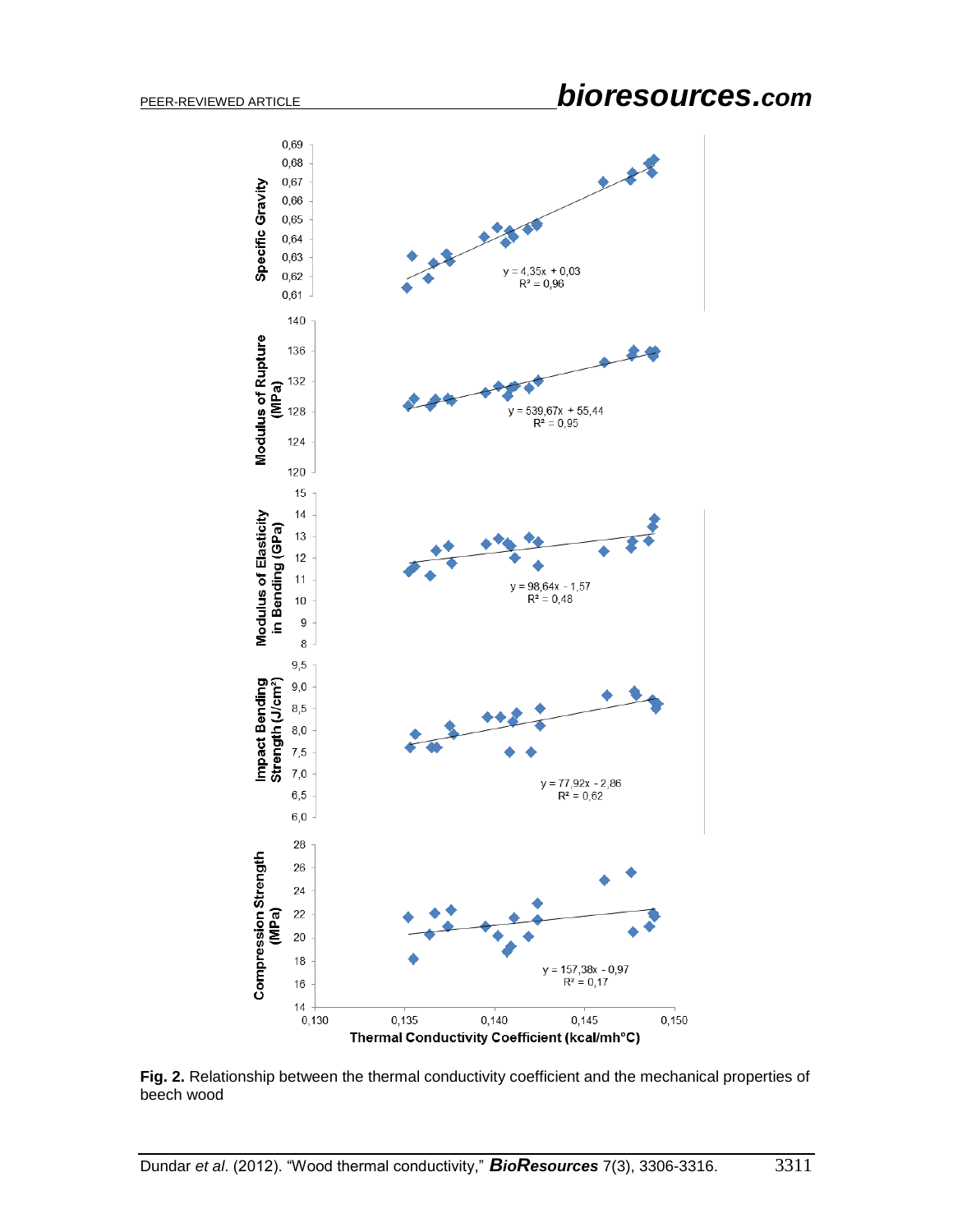In recent years, thermal imaging methods used to visualize the temperature of the surface of objects has been adapted in wood for various purposes, especially in detection of defects. These techniques utilize the propagation of thermal waves in wood, a process that depends on the frequency, thermal conductivity, density, and the specific heat of wood (Bucur 2003). However, any study regarding the relationship between thermal properties and static elasticity and strength properties of wood has not been found.

Since the correlation between the CTC and the density of the wood was very high, it could be concluded that the correlations between the CTC and the strength or stiffness properties were caused by the density-strength relationship of the wood. However, it should be pointed out that when the correlation coefficients between the density and strength and the CTC and strength are compared (Table 2), it can be seen that the CTC showed relatively higher correlation with the strength than the density except beech wood. This might be due to the heat transfer mechanism in a dielectric solid, as mentioned before. Heat is transferred within a solid by conduction when adjacent atoms vibrate against one another, or as electrons move from one atom to another (Lienhard IV and Lienhard V 2011). In insulators such as wood, the heat flux is carried almost entirely by phonon vibrations (Debye 1912; Pomeranchuk 1941; Klemens 1951; Pohl *et al*. 1999). Thus, it might be concluded that heat flow in a dielectric solid is basically a travelling elastic wave. Furthermore, according to quantum conduction, heat transfer occurs by wave-like motion, rather than by the more usual mechanism of diffusion. Heat takes the place of pressure in normal sound waves. It is known as "second sound" because the wave motion of heat is similar to the propagation of sound in air. Second sound has also been observed in some dielectric solids (Narayanamurti and Dynes 1972). Consequently, in the light of heat transfer mechanism in a solid and Jayne's hypothesis mentioned above, the elastic vibration behavior of the wood should be another factor that governs the CTC-strength relation.

Density is one of the most important wood properties, since it is a major factor that determines elasticity and strength of wood, as well as its dimensional stability. The methods for determination of density of a certain wood requires sampling of its in laboratory condition. The most common method is based on determination of the density from the weight and volume of samples with regular shape. For samples of irregular shape, immersion methods are more suitable. If sampling of wood is not possible, for instance *in situ* assessment of wood in service, determination of density requires advanced NDE techniques such as radiography, thermography, and microwave radar. However these techniques pose some problems for *in situ* inspection of timber members such as portability, high cost, fear of x-rays and gamma rays, strong regulations, and the control of radiation sources associated with their use. Alternative methods for estimating wood density have been developed utilizing different technologies based on coring, wood resistance to drilling (quasi-nondestructive method), or acoustic properties of the wood composite. In addition to these techniques, we concluded that the thermal conductivity of wood appears to be a very good alternative for *in situ* assessment of wood density nondestructively because of its reliability, low cost, and ease of application. CTC can be measured easily and quickly in wood in service with a portable heat flow meter. It can also be used for detection of deterioration due to close relation between density and deterioration. Furthermore, even if the correlation between the CTC and the strength of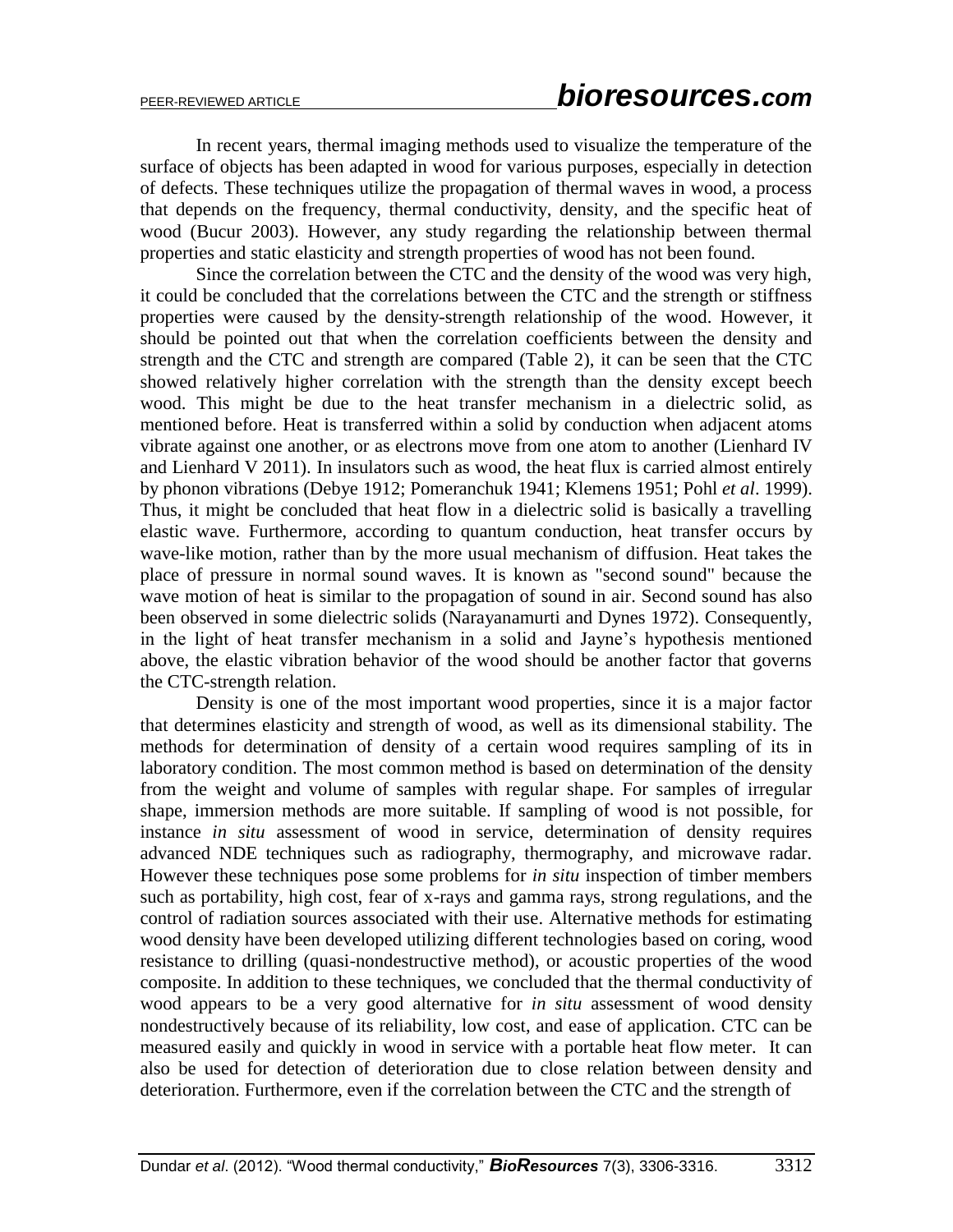# PEER-REVIEWED ARTICLE *bioresources.com*



**Fig. 3.** Relationship between the thermal conductivity coefficient and the mechanical properties of fir wood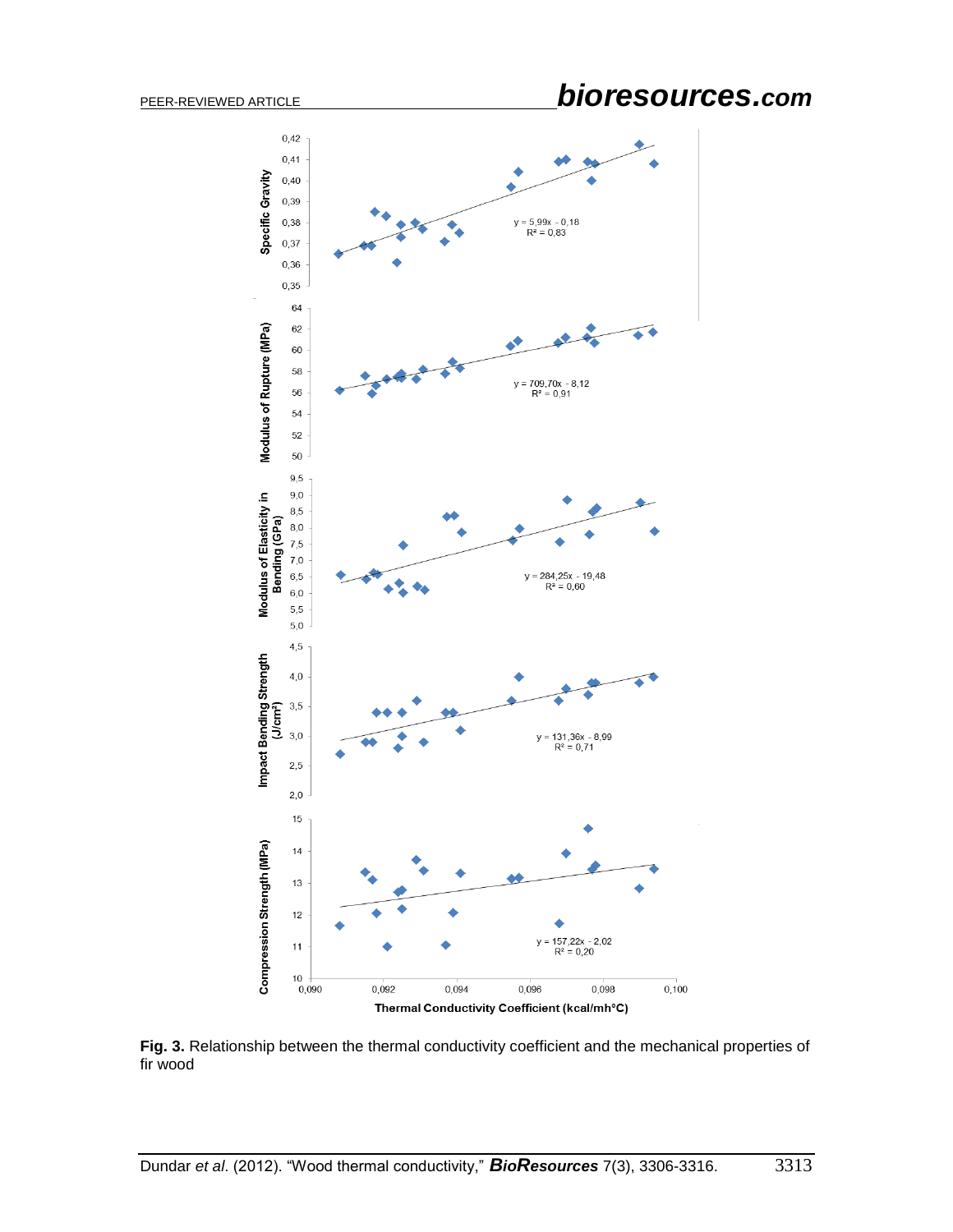# PEER-REVIEWED ARTICLE *bioresources.com*



Thermal Conductivity Coefficient (kcal/mh°C)

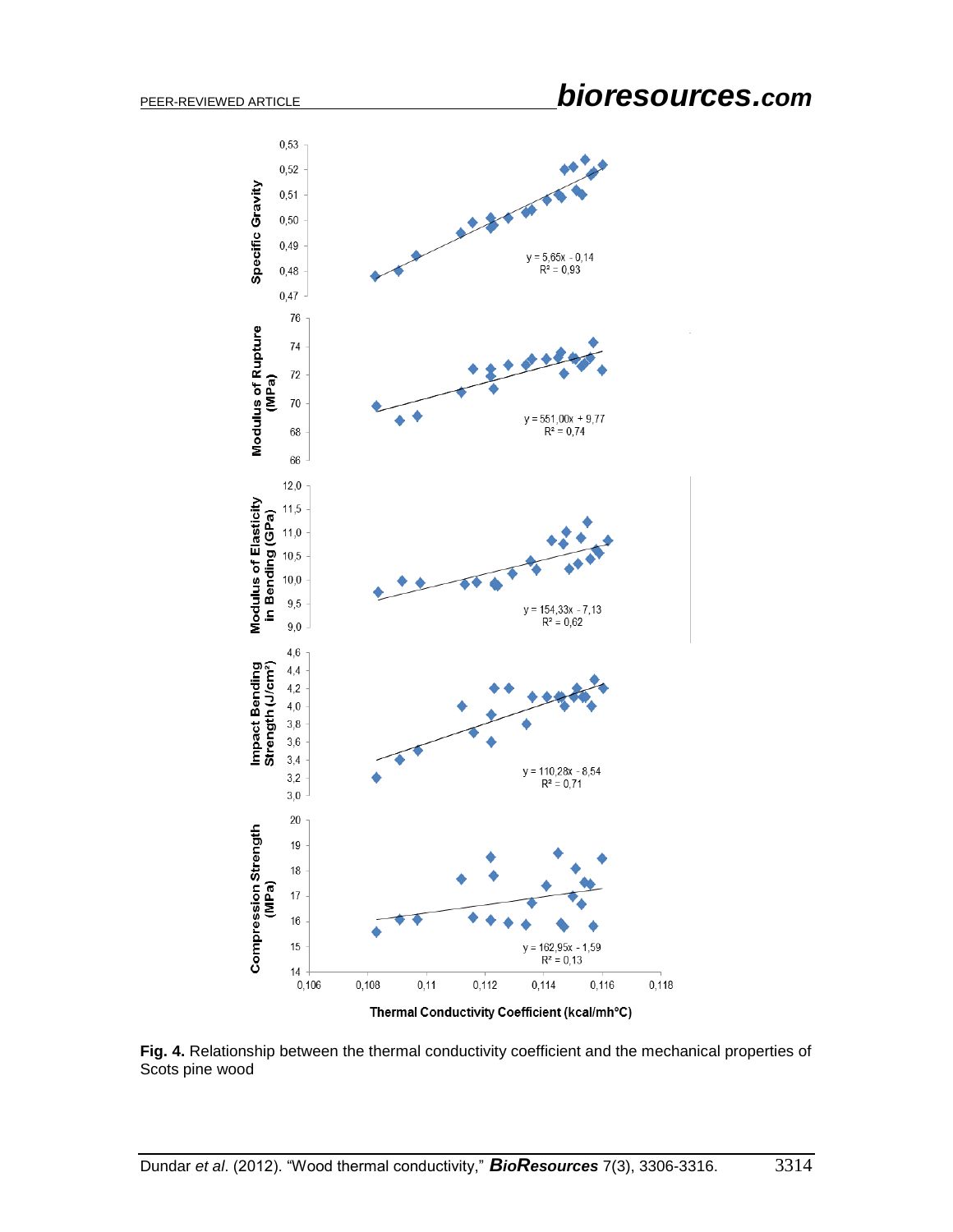wood is caused by density-strength relation, CTC still might be used to estimate residual strength of structural wood members via wood density.

It should be pointed out that the relationships given in this paper were found for small, clear (free from defects) wood specimens at air-dry (12%) moisture content (MC). It is well known that the elasticity and strength of wood is influenced considerably by its MC and defects such as knots, checks, slope of grain, *etc*. Temperature is another factor that affects elasticity and strength of wood. It is also well known that CTC is also affected by MC and temperature, but the correlations may be reciprocal. As wood dries below fiber saturation point (FSP), the elastic moduli and strength increases while CTC decreases. A similar correlation is also valid for the temperature. These reciprocal correlations may be the most-significant limitations to be overcome for using CTC to NDE of wood. Further detailed investigations are needed.

## **CONCLUSIONS**

- 1. Significant correlations were found between the coefficient of thermal conductivity and the specific gravity, as well as the strength properties of all tree species studied in this research, except for compression strength.
- 2. The relationships between the coefficient of thermal conductivity and the modulus of rupture were more significant than the other strength values.
- 3. The results indicate that the correlation between the CTC and the strength is governed to a large extent by the density-strength correlation. However it is also concluded that the elastic vibration behavior of the wood should be another factor that governs the CTC-strength relation.
- 4. CTC tests have a good potential to be used as an alternative *in situ* NDE method to assess density and residual strength of wood.
- 5. The reciprocal correlations among the MC-strength, MC-CTC, temperature-strength, and temperature-CTC appear to be the most significant limitations for using CTC as a NDE method of wood. Further detailed investigations are needed.

### **ACKNOWLEDGMENTS**

The senior author, Turker Dundar, would like to thank The Dept. of Scientific Research Projects of Istanbul University for their support of this research (Project no. UDP16249).

## **REFERENCES CITED**

Brown, H. P., Panshin, A. J., and Forsaith, C. C. (1952). *Textbook of Wood Technology, Volume II*, McGraw-Hill Book Company, Inc. New York.